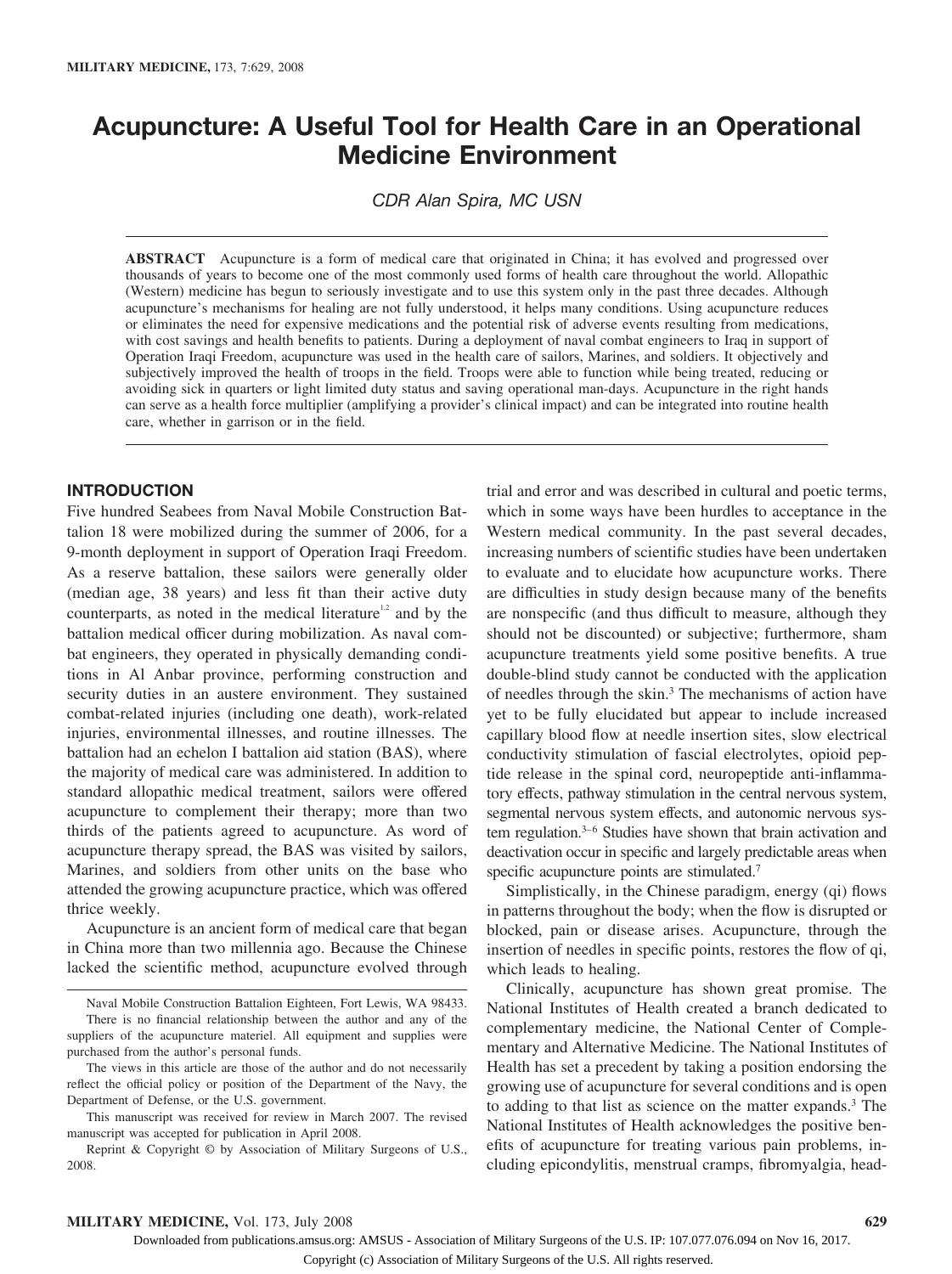aches, and dental pain, as well as nausea and vomiting; it also notes that the incidence of adverse events is substantially lower than with many comparable drugs or procedures.<sup>3</sup> Various studies have shown that acupuncture is beneficial for treating musculoskeletal ailments (including strains, arthritis, low back pain, and neck pain), for general pain control, for treating respiratory diseases (such as asthma, bronchitis, and chronic obstructive pulmonary disease), certain infections (such as sinusitis), gastrointestinal conditions (such as inflammatory bowel disease), and headaches, and for rehabilitation after nerve injury, among other applications.<sup>8-13</sup> However, few studies on the cost-effectiveness of acupuncture have been conducted.<sup>14,15</sup> The use of acupuncture as a complementary health care system has also been addressed by the White House, which instituted the White House Commission on Complementary and Alternative Medicine in 2000 and has increasing support from the Department of Health and Human Services.16 The military is just beginning to investigate the utility of acupuncture for the care of troops (which has been overwhelmingly performed in hospitals and not the field).17 Nevertheless, military patients, notably veterans, already seek and value acupuncture as a form of medical care.18 The medical use of acupuncture has rapidly expanded in the past decade, with the creation of a medical acupuncture board examination and the American Academy of Medical Acupuncture; these developments are aimed at integrating acupuncture into mainstream medical care and augmenting patient therapies, in conjunction with traditional Western medical regimens.

### **METHODS**

### *Subjects*

Five hundred sailors in Naval Mobile Construction Battalion Eighteen deployed to Iraq during Operation Iraqi Freedom from September 2006 through March 2007. Sailors, Marines, soldiers, and Special Forces personnel located on the assigned bases were also seen for acupuncture care. Patients were verbally offered acupuncture care in lieu of or in conjunction with allopathic medical care and were informed about the process, as well as the potential risks and benefits. The medical officer, who was board-certified in emergency medicine, was also board-certified in medical acupuncture by the American Academy of Medical Acupuncture and had practiced acupuncture for nearly a decade. The Force Medical Officer at the division level supported the use of acupuncture for patient care. Patients were seen primarily in the BAS at Al Asad Marine Corps Air Station in Al Anbar Province, Iraq, or at the shock trauma platoon located at the base hospital; treatments were also performed in the BAS at Camp Fallujah and at forward operating bases and combat outposts.

# *Materials*

Sterile acupuncture needles were used once, discarded into biohazard sharps dispensers, and disposed of at the base hospital with standard sharps items such as syringe needles. The needles used were primarily C & G (CT5-3215, 0.25  $\times$ 40 mm) and Carbo (CB1.25  $\times$  40 and CB1.25  $\times$  75 for deep therapy; Helio Supplies, San Jose, CA). Helio ear seeds with processed vaccaria seeds on surgical tape were used for ear seed pressure therapy. Electroacupuncture was conducted with an Ito electroacupuncture stimulator (Helio Supplies). Moxabustion was performed by using traditional pure moxa rolls (*Artemesia vulgaris*, also known as mugwort; Helio Supplies).

# *Procedures*

Acupuncture treatments were primarily given according to traditional Chinese medicine methods, but the tendinomuscular method, percutaneous electrical nerve stimulation, and the French style were also used. Sterile needles were placed through the skin until the sensation of de qi ("grabbing" of the needle, usually at the fascial level) was noted by either the physician or the patient or, according to the traditional site location, with the depth varying from a single millimeter to several centimeters. Needles were left alone, intermittently manually stimulated, attached to electrodes, or heated with a moxa roll. Electrostimulation was performed either according to the French system or with the percutaneous electrical nerve stimulation method, a more-effective therapy than the morefamiliar transcutaneous electrical nerve stimulation. Needles were typically left in place for 10–20 minutes; some therapies, particularly those for chronic pain reduction, were left in place longer. Interestingly, there is no need to sterilize the skin before needle insertion. If no cellulitis or other skin infection is present and the needles are sterile, then acupuncture therapy does not cause infection. Patients who expressed concern had their acupuncture sites treated with alcohol swabs. Patients were encouraged not to take nonsteroidal anti-inflammatory drugs during their treatments.

### **RESULTS**

A total of 435 acupuncture treatments were administered to 132 different patients during deployment to Operation Iraqi Freedom. Patients in this population group were very willing to try acupuncture instead of taking medications when the theory and practice of acupuncture were described to them. Many expressed a dislike for the ubiquitous use of ibuprofen by Navy medicine and were interested in trying an alternative form of therapy. More than 80% of the acupuncture patients did not take medications (notably anti-inflammatory and analgesic medications) for the condition for which acupuncture therapy was being administered, upon the advice of the medical officer. A total of 3,563 needles were used for these 132 patients; 11.1 treatments were conducted weekly, using a 3-day week when acupuncture was offered, with  $\sim$  6 h/wk dedicated to such care. Patients averaged 3.3 visits, with 2.3 treatments per condition, over the course of the deployment in Iraq. An average of 7.9 needles per treatment were used.

Most conditions treated arose from injury rather than illness (Fig. 1). Injuries in this population were typically related

Downloaded from publications.amsus.org: AMSUS - Association of Military Surgeons of the U.S. IP: 107.077.076.094 on Nov 16, 2017. Copyright (c) Association of Military Surgeons of the U.S. All rights reserved.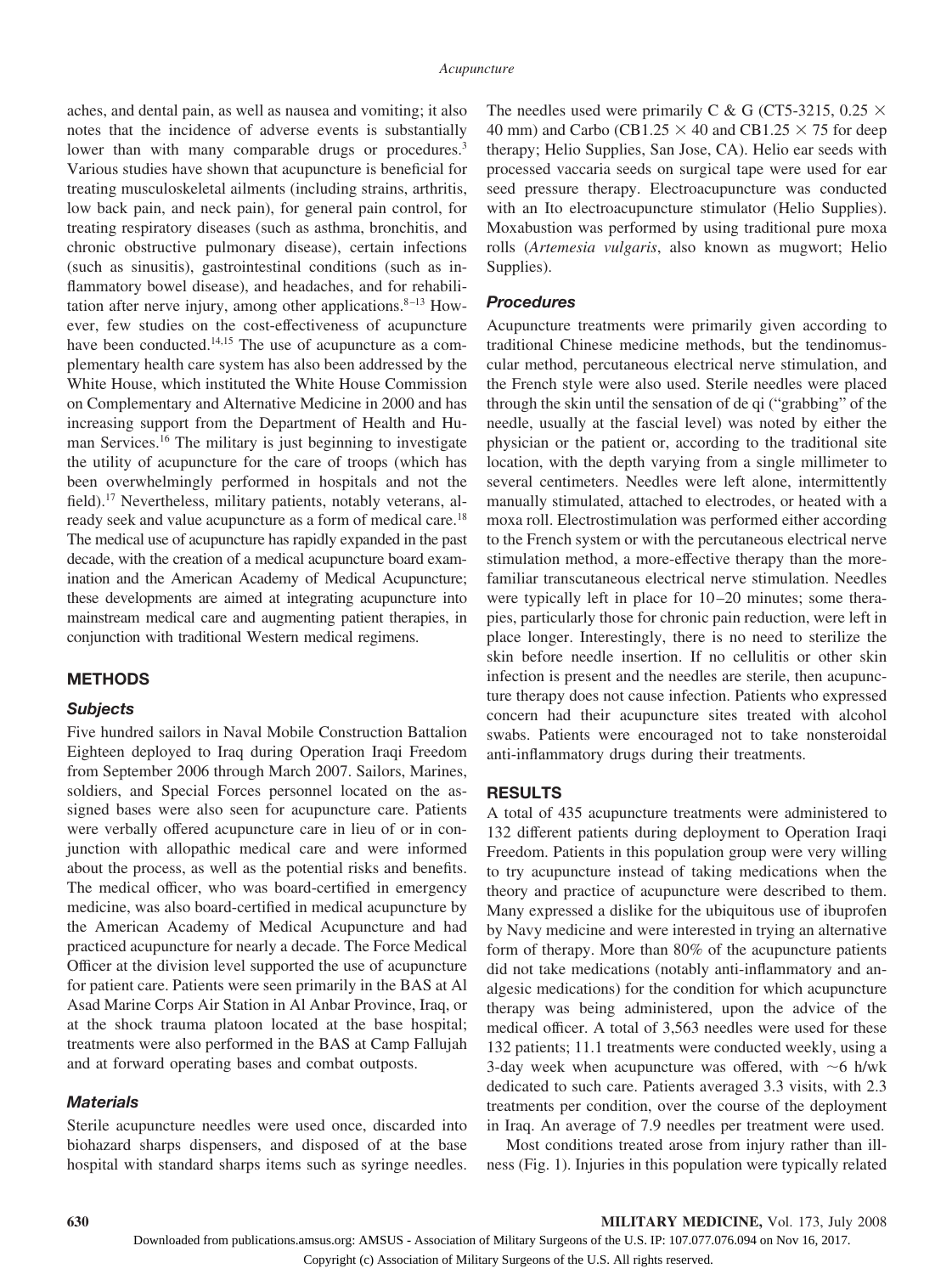*Acupuncture*





**FIGURE 1.** Relative proportions and numbers of illness vs. injury causes for ailments treated.



**FIGURE 2.** Relative proportions and numbers of acute vs. chronic conditions.

to construction work, particularly with repetitive-motion injuries such as with hammering, using screwdrivers, or carrying materiel.

There was a nearly even distribution of those presenting with acute vs. chronic conditions; there was a slight predominance of chronic conditions, defined as persisting  $\geq 10$  days (Fig. 2). Acute exacerbations of chronic conditions were included in the acute category. When patient presentations were examined according to ailment category, the overwhelming majority of acupuncture treatments were for orthopedic conditions (Fig. 3). Considering that the population consisted primarily of construction workers in a combat zone, this is hardly surprising. When problems were divided according to different body areas, the majority of patients presented with back and spine conditions (Fig. 4). After this, most treatments were given for hip or pelvis complaints or neck or cervical spine-related ailments, followed by shoulder or elbow conditions. Nineteen sprains and fractures were treated, and acupuncture hastened return to duty by an average of 2 days for all sprains, compared with troops who chose conventional therapy, during this deployment. A case of eye strain in a helicopter pilot accounted for the only ophthalmic condition, with inconclusive results.

Treatment outcomes were divided into three categories, namely, significant improvement, improvement, or no improvement. Significant improvement was defined as a patient requiring fewer than three treatments or subjective improvement with the patient indicating  $\geq$ 50% reduction in pain or  $\geq$ 50% improvement using a pain scale of 1 to 10 (Fig. 5). Improvement indicated that more than three treatments were necessary or there was  $\leq 50\%$  improvement. No improvement was defined as a patient describing no subjective improvement or the medical officer observing no clinical improvement. Patients were readily available to ascertain treatment results and the need for possible follow-up care; there was a high level of compliance and trust among the troops with their medical department. No infections arose as a result of acupuncture treatment.

# **MILITARY MEDICINE,** Vol. 173, July 2008 **631**

Downloaded from publications.amsus.org: AMSUS - Association of Military Surgeons of the U.S. IP: 107.077.076.094 on Nov 16, 2017. Copyright (c) Association of Military Surgeons of the U.S. All rights reserved.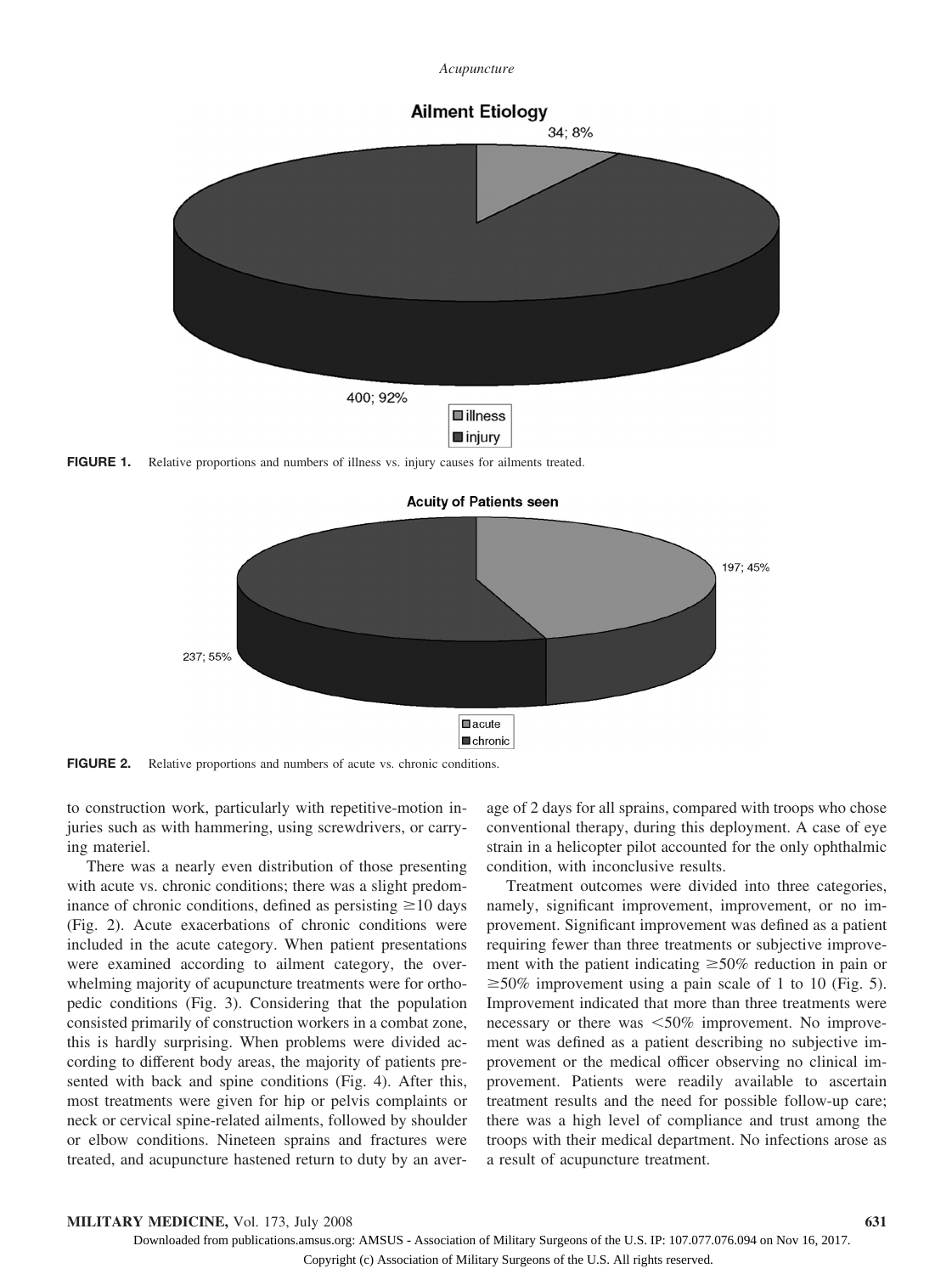#### *Acupuncture*

Patients seen by Ailment Category



FIGURE 3. Broad categories of conditions for which patients were treated.



**FIGURE 4.** Subcategories of conditions treated with acupuncture. Cspine, Cervical spine; Fx, fracture.

### **DISCUSSION**

This was a noncontrolled study that arose from a treatment option offered to troops, which was eagerly accepted and sought out. Although it was not a randomized, double-blind, controlled trial, it still has great value; indeed, for complex interventions such as acupuncture, which at times produces nonspecific results, such studies may not be as useful.19 In this preliminary descriptive study, the data acquired provide encouragement regarding the utility of acupuncture in operational environments. This should lead to more-advanced and more-frequent comparison studies, to gain the acceptance of acupuncture by the military medical community. As in the civilian community, patients appear more interested and open to complementary health care methods than their health care providers. Among the reasons expressed by troops for using acupuncture were avoidance of medication treatments with which they found it difficult to comply in the tactical environment, avoidance of side effects, ease of treatment, and beneficial results of therapy. The elimination or reduction of medication usage might be particularly advantageous for the aviation community, allowing pilots to avoid grounding by flight surgeons if specific medications might interfere with flying.

An additional benefit to using acupuncture is the low cost of treatment. Consider the following exercise. The price of needles ranges from \$0.06 to \$0.50 per needle. The majority of the needles used during this deployment were in the low end of the range,  $\sim$ \$0.10 per needle, for a total expense of  $\sim$ \$375. With an average of 7.9 needles per treatment, the average treatment cost was \$0.79. Considering 2.3 visits per condition, the cost of needles for each treatment course was \$1.82. In comparison, the cost of ibuprofen (\$0.48 for 800 mg) for 1 week is \$10.08 (using prices acquired directly from TAMMIS Customer Assistance Module (TCAM)) and the cost of celecoxib (\$1.47 for 100 mg) for 1 week is \$20.58 (using prices acquired directly from the TCAM). The relative cost of treating mild/moderate pain syndromes is by far lowest using acupuncture (Table I). By avoiding nonsteroidal anti-inflammatory drugs, the potential complications of gastritis, gastric perforation, and renal damage (among others) are avoided. As an example, during the deployment one member declined acupuncture for a stiff knee, choosing to take ibuprofen instead. After 5 days of therapy, she developed severe abdominal pain and was admitted to the shock trauma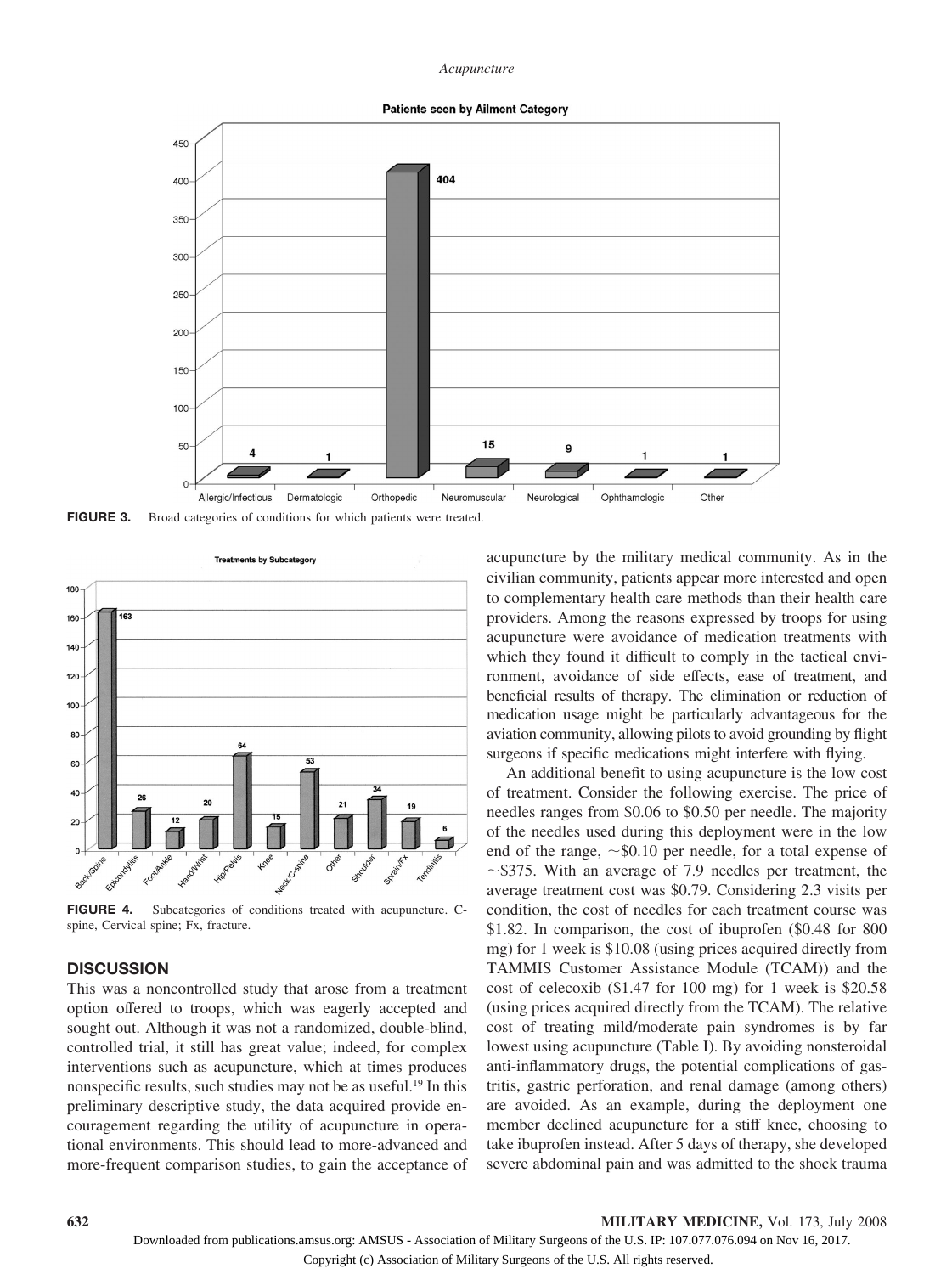#### *Acupuncture*

#### **Treatment Outcomes**



**FIGURE 5.** Relative proportions and numbers of treatment outcomes after acupuncture therapy. SI, Significant improvement; I, improvement; NI, no improvement.

| <b>TABLE I.</b> Relative Costs for Treating a Mild/Moderate Pain |
|------------------------------------------------------------------|
| Syndrome for 1 Week                                              |

| Treatment   | Weekly Cost | <b>Relative Cost</b> |
|-------------|-------------|----------------------|
| Acupuncture | \$1.82      |                      |
| Ibuprofen   | \$10.08     | 5.5                  |
| Celecoxib   | \$20.58     | 11.3                 |

platoon for 24 hours of observation and treatment. Because of the limited capabilities of the echelon II facility, no esophagogastroduodenoscopy was performed, but her blood tests (complete blood count, liver enzyme profile, amylase measurement, serum chemistry profile, and pregnancy test), urinalysis, acute abdominal series, and ultrasound results were normal. The patient was given intravenously administered ranitidine overnight (\$24.96 for intravenous therapy; 50-mg intravenous piggyback every 8 hours at \$4.16 for 25 mg/mL), followed by oral therapy (150 mg twice per day at \$1.42 per tablet; \$85.20 per month). In addition, the cost of a 24-hour hospitalization with an average overseas inpatient rate is  $\sim$  \$3,958.<sup>20</sup> The cost of treating this single patient exceeded the cost of the treatment she would have required with acupuncture by a factor of 2,139 (\$3,958/\$1.82) and the cost of all acupuncture needles used during the entire deployment by a factor of 10.5 (\$3,958/\$375). The cost difference between the medication needed for gastritis therapy and acupuncture therapy was  $$108.34$  (\$110.16 -\$1.82). If hospitalization could have been avoided through outpatient acupuncture therapy, then the cost savings to the Department of Defense would have been \$3,956.18  $(\$3,958.00 - \$1.82)$  for this single patient. This cost savings is a benefit above that of returning a member to duty sooner or avoiding sick in quarters status and, as such, provides commanders with reduced lost man-days. This is therefore an operational force multiplier, expanding the clinical capability of providers in operational environments. Cost savings by postponing or reducing the need for expensive procedures can also be predicted. For example, the average costs of ambulatory surgical visits for spinal fusion and laminectomy are \$18,600 and \$10,700, respectively.<sup>21</sup> If these procedures could be limited or eliminated, then substantial savings could be experienced by the Department of Defense and the Department of Veterans Affairs.

From this study, it can be seen that acupuncture is a useful practical adjunct for therapy in operational environments, but further studies are clearly needed. A commission established by the White House came to the same conclusion.<sup>16</sup> Although acupuncture has been used for nearly 3,000 years, it has only begun to be studied with the scientific method. Acupuncture provides good pain relief and assists in minimizing illness. It is quite safe; a PubMed search (National Library of Medicine) revealed only 18 articles on acupuncture medical errors, whereas there were 57,184 articles for standard medical errors. The Institute of Medicine published a report revealing that preventable adverse events are a leading cause of death in the United States. With extrapolation to the  $>33$  million annual admissions to U.S. hospitals, between 44,000 and 98,000 patients die in U.S. hospitals each year as a result of medical errors.22 This does not include those who suffer morbidity only, which would naturally be an even greater number. Medical errors carry high financial costs as well; the Institute of Medicine report estimated that medical errors cost  $\sim$ \$37.6 billion each year, with  $\sim$ \$17 billion associated with preventable errors. Approximately one-half of the expenditures for preventable medical errors are for direct health care costs.

Patients are interested in acupuncture therapy when it is available and often prefer it to standard modalities. Acupuncture has been used by at least 8 million U.S. civilians and is entering mainstream medical care.<sup>3,16,23,24</sup> It should be considered by the Department of Defense as an additional medical modality for military health care providers.

# **CONCLUSIONS**

Acupuncture is a valuable tool that can be safely used to augment the health care of troops in operational field envi-

Downloaded from publications.amsus.org: AMSUS - Association of Military Surgeons of the U.S. IP: 107.077.076.094 on Nov 16, 2017.

Copyright (c) Association of Military Surgeons of the U.S. All rights reserved.